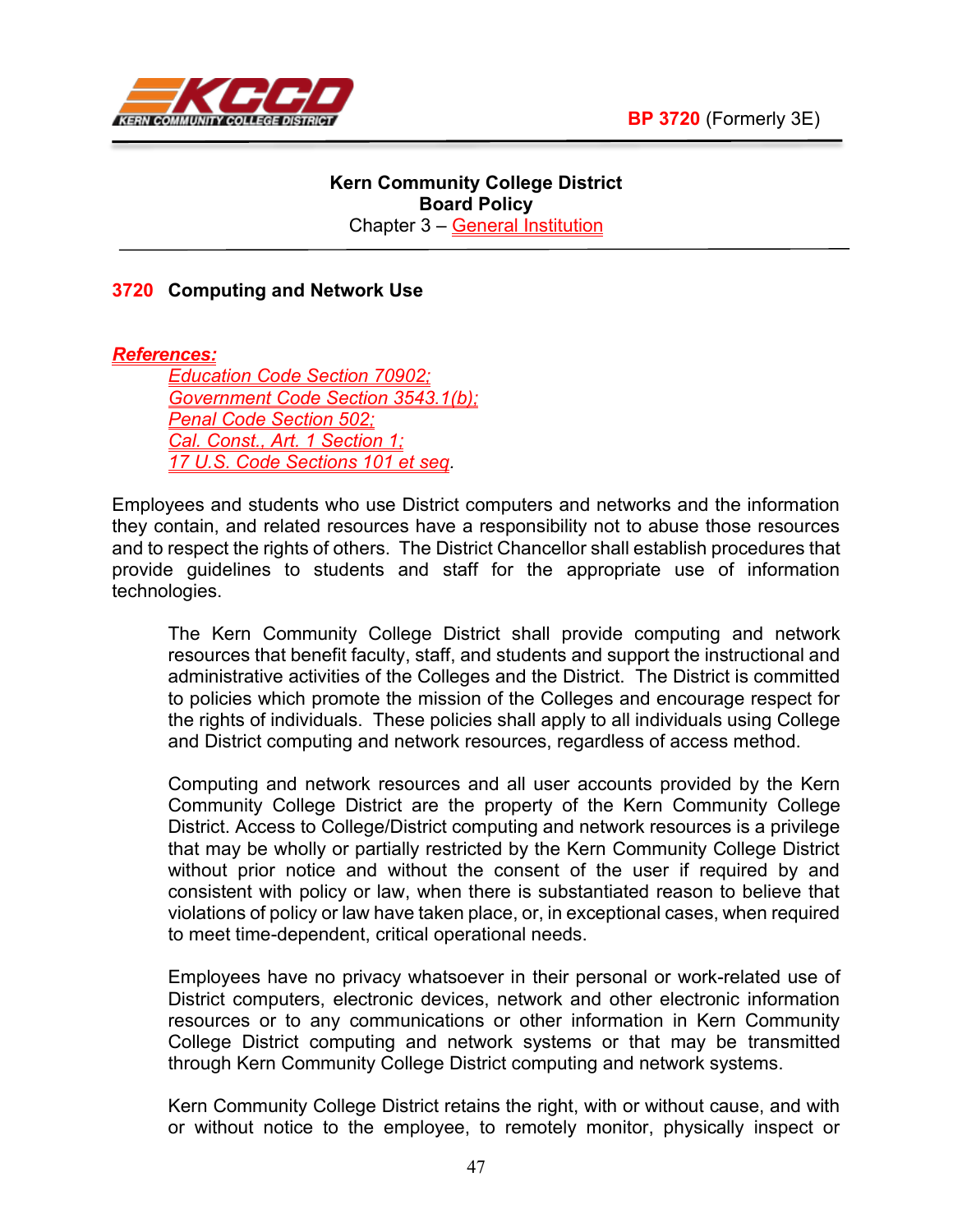examine Kern Community College District computers, electronic devices, network or other computing and network resources and any communication or information stored or transmitted through Kern Community College District computing and network resources including but not limited to software, data, image files, Internet use, emails, text messages and voicemail. Kern Community College District shall exercise this right only when required by and consistent with policy or law, when there is substantiated reason to believe that violations of policy or law have taken place, or in exceptional cases, when required to meet time-dependent, critical operational needs.

Use of computing and network resources must be for activities related to the mission of the Colleges and the District. Computing and network resources are to be used in an effective, efficient, ethical, and lawful manner.

Use of computing and network resources imposes responsibilities and obligations on the part of users. Users are expected to demonstrate respect for intellectual property, data ownership, system security, individuals' rights to access information, and freedom from intimidation or harassment.

Computing and network use shall be consistent with the educational, academic, and administrative purposes of the Colleges/District and shall respect the rights of individuals.

The Colleges may develop and implement procedures related to college computing and network use.

Sanctions for violation of the District/College Computing and Network Use Policies or Procedures may be imposed.

Sanctions may range from a warning, to restriction of use, to disciplinary action, and/or legal action.

Definition of Kern Community College District Computing and Network Resources includes, but is not limited to:

Any computer, including a laptop computer, that is:

Owned, leased, or rented by the Kern Community College District Purchased with funds from a grant awarded to the Kern Community College **District** 

Borrowed by the Kern Community College District from another agency, company, or entity

Any electronic device other than a computer that is capable of transmitting, receiving, or storing digital media and is:

Owned, leased, or rented by the Kern Community College District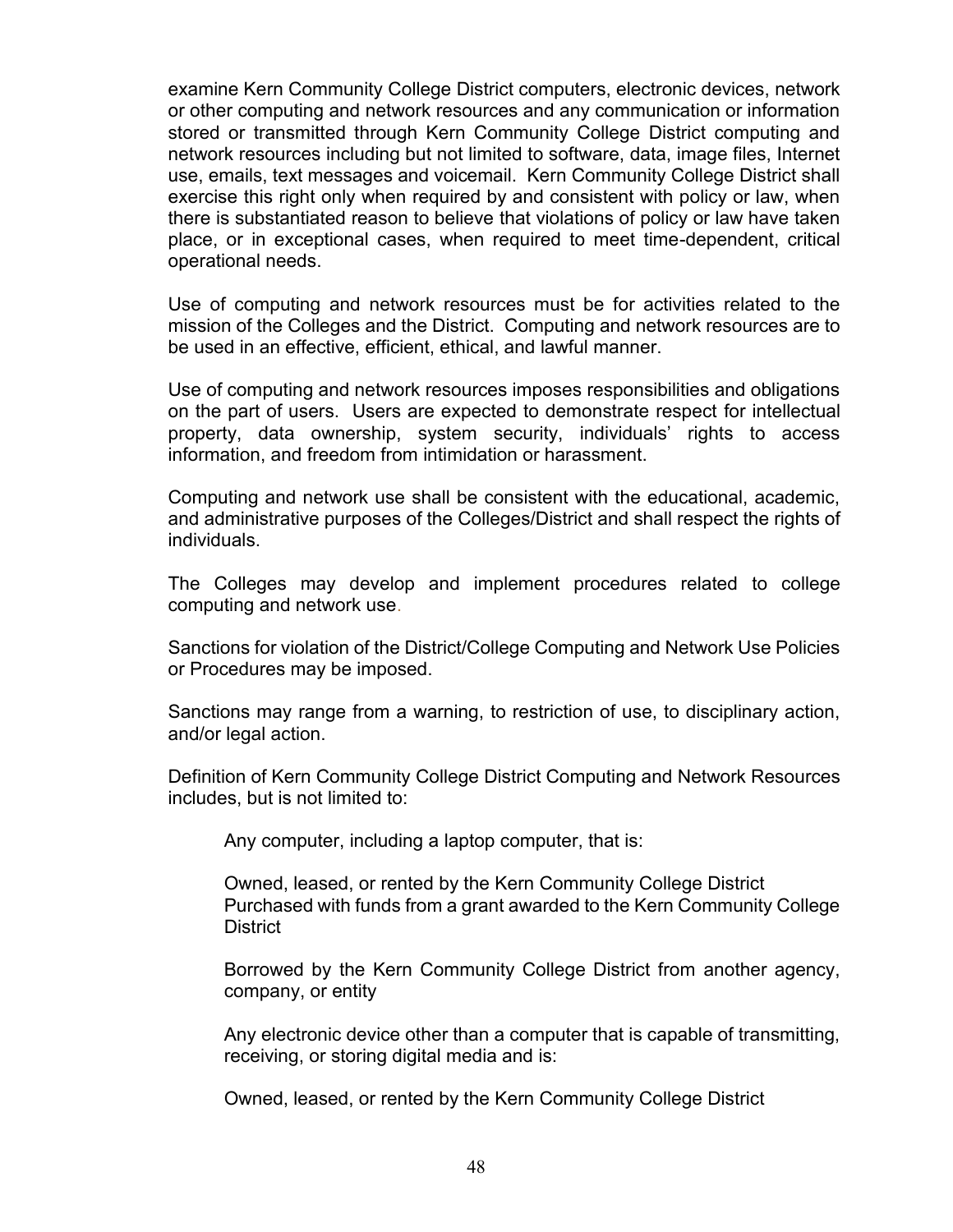Purchased with funds from a grant awarded to the Kern Community College **District** 

Borrowed by the Kern Community College District from another agency, company, or entity

Electronic devices include, but are not limited to:

**Telephones** Cellular Telephones Push-to-Talk Radios Pagers Radios Digital Cameras Personal Digital Assistants such as Palm Pilots and Smart Phones Portable storage devices such as USB thumb drives Portable media devices such as iPods and MP3 players Printers and copiers Fax machines

Any component that is used to build or support the Kern Community College District network including, but not limited to:

> Routers Switches **Servers** Enterprise Storage Systems Microwave Components Firewalls Cabling Infrastructure Wireless Access Points and Controllers Telephone Switches Voicemail Systems Network Management and Monitoring Systems

### **Attaching Outside Agencies to the District Wide Area Network (WAN)**

The Kern Community College District (KCCD) may attach outside agencies to the District Wide Area Network (WAN) when such attachments are mutually beneficial, and consistent with the purposes of the District and its Colleges. These agencies may include, but are not limited to, school districts, hospitals, and police and fire departments.

The proposal to attach to the District WAN shall be put in the form of a written agreement or contract and approved by the Board of Trustees or its designee.

Written proposals will follow the Procedures for implementing these Policies. [See Procedure 3720 of this Manual for Attaching Outside Agencies to the District-wide Area Network (WAN).]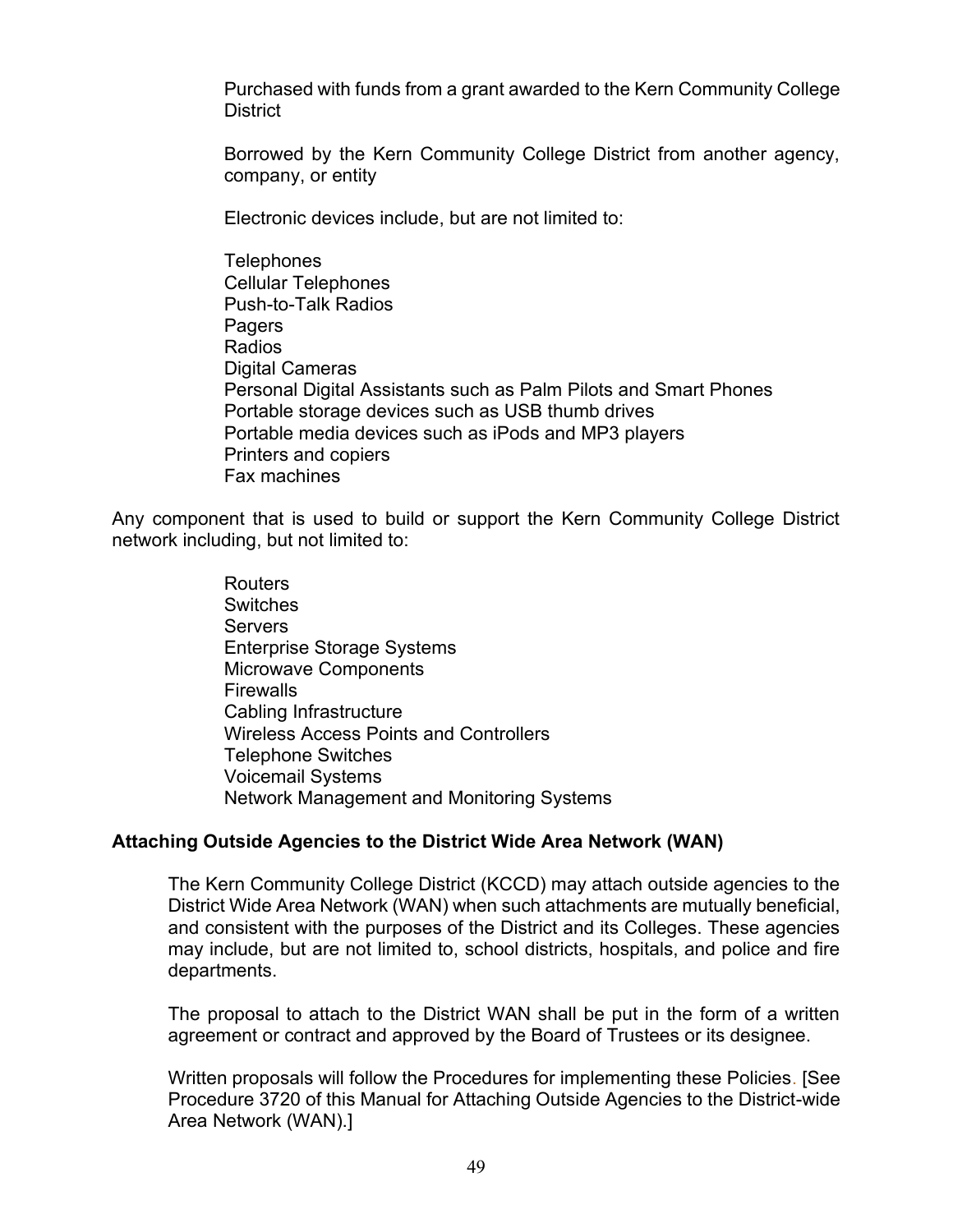## **Electronic Mail Policy**

The Kern Community College District (KCCD) recognizes that principles of academic freedom, freedom of speech, and privacy of information hold important implications for electronic mail and electronic mail services. There is, however, no absolute right to such privacy provided by law; information retained on, or transmitted via, an employer's computer systems is considered the property of the employer.

KCCD encourages the use of electronic mail and respects the privacy of users. It does not routinely inspect, monitor, or disclose electronic mail without the holder's consent. Subject to the requirements for authorization, notification, and other conditions specified in the accompanying Procedure, KCCD may deny access to its electronic mail services and may inspect, monitor, or disclose electronic mail (a) when required by and consistent with law; (b) when there is substantiated reason to believe that violations of law or of KCCD policies have taken place; (c) when there are compelling circumstances; or (d) under time-dependent, critical operational circumstances.

### **Security Policy**

Kern Community College District has an obligation to ensure that all Information Technology data, equipment, and processes in its domain of ownership and control are properly secured. This obligation is shared, to varying degrees, by the Colleges and their Centers and every employee of the Kern Community College District. Meeting this obligation is critical to achieving Kern Community College District's mission of providing outstanding educational programs and services that are responsive to our diverse students and communities.

In order to carry out its mission, Kern Community College District shall provide secure yet open and accessible Information Technology resources to all employees and students. Toward this end, Kern Community College District will strive to balance its Information Technology Security Program efforts with identified risks that threaten the availability and performance of mission critical computing and network resources.

Kern Community College District shall ensure that the use of Information Technology resources complies with the appropriate Kern Community College District policies and procedures and applicable Federal and State regulations.

### **Definitions**

- a. Information Technology Resources: people, processes, and technology needed to deliver Information Technology services (Banner, e-mail, online classes, etc.) to Kern Community College District employees and students.
- b. Computing and Network Resources: any and all technology (servers, personal computers, applications, laptops, routers, etc.) that make up Kern Community College District's vast Information Technology operation.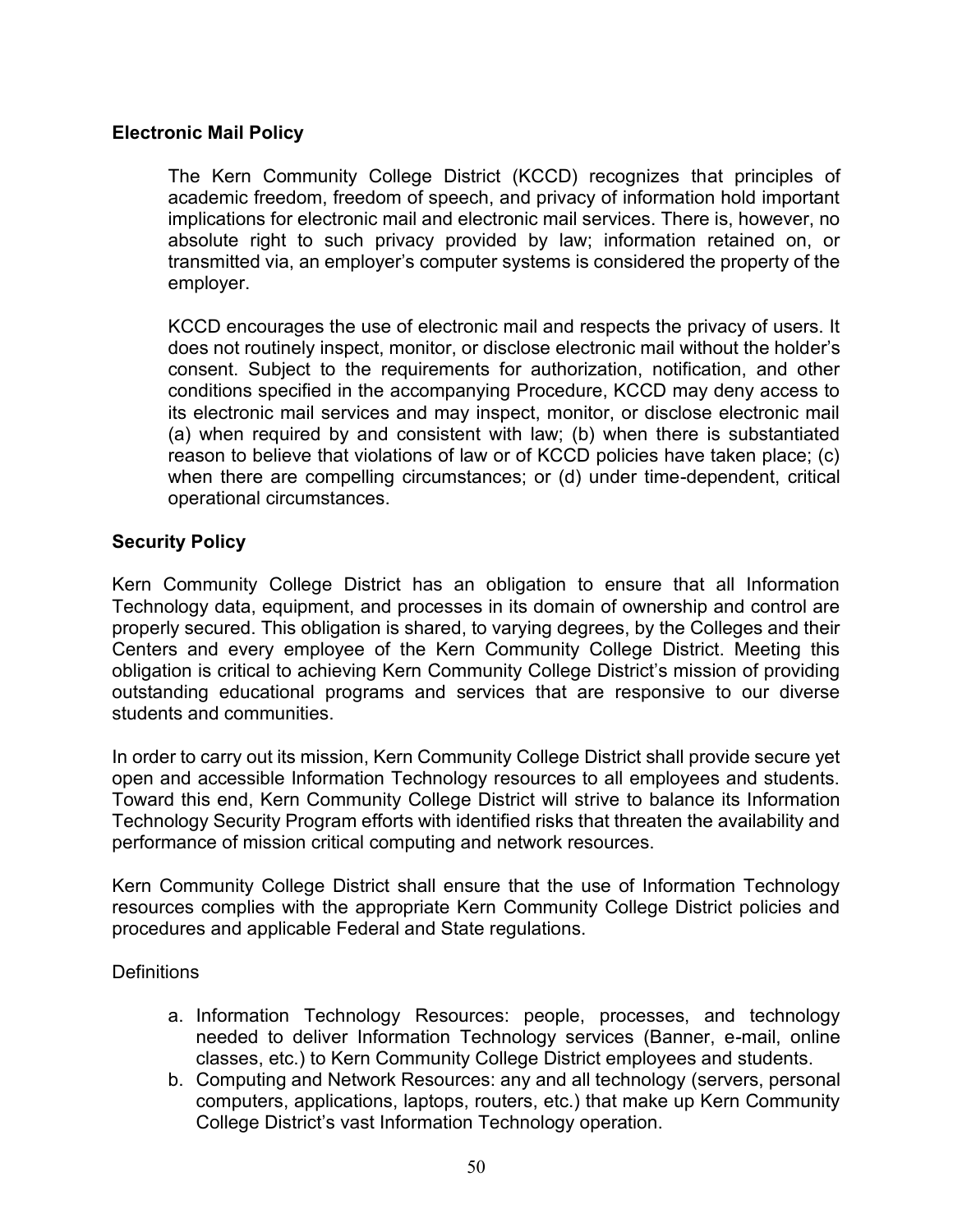# Information Technology Security Defined

Information Technology Security is defined as the state of being relatively free of risk. This risk concerns the following categories of losses:

- a. Confidentiality of Information Technology data or privacy of personal data and college data
- b. Integrity or accuracy of personal data and college data stored in Information Technology systems
- c. Information Technology assets which include Information Technology systems, networks, facilities, programs, documentation, and data
- d. Personal and college data stored in Information Technology systems

Information Technology Security is also viewed as balancing the implementation of security measures against the risks that have been identified and weighted against the effective operation of the Kern Community College District.

# Domains of Information Technology Security

Kern Community College District's Information Technology Security shall deal with the following domains of security:

- a. Computer Systems' Security: servers, workstations, applications, laptops, mobile devices, operating systems, and related peripherals used by Kern Community College District employees and students
- b. Network and Communications Security: all equipment, people, and processes in place to operate Kern Community College District's network and communications infrastructure
- c. Physical Security: premises occupied by Information Technology personnel and core (not end-user) Information Technology equipment such as servers, routers, and switches
- d. Operational Security: environmental systems such as HVAC, power, and other related operational systems

# Information Technology Security Program

Kern Community College District shall have an Information Technology Security Program comprised of the following components:

a. A framework for classifying, reviewing, and updating Kern Community College District's Security risk posture (Risk Assessment)

A framework for identifying location, type, sensitivity, and access requirements for all data residing anywhere within the Kern Community College District

Documentation of Information Technology Security Program roles, responsibilities, processes, and architecture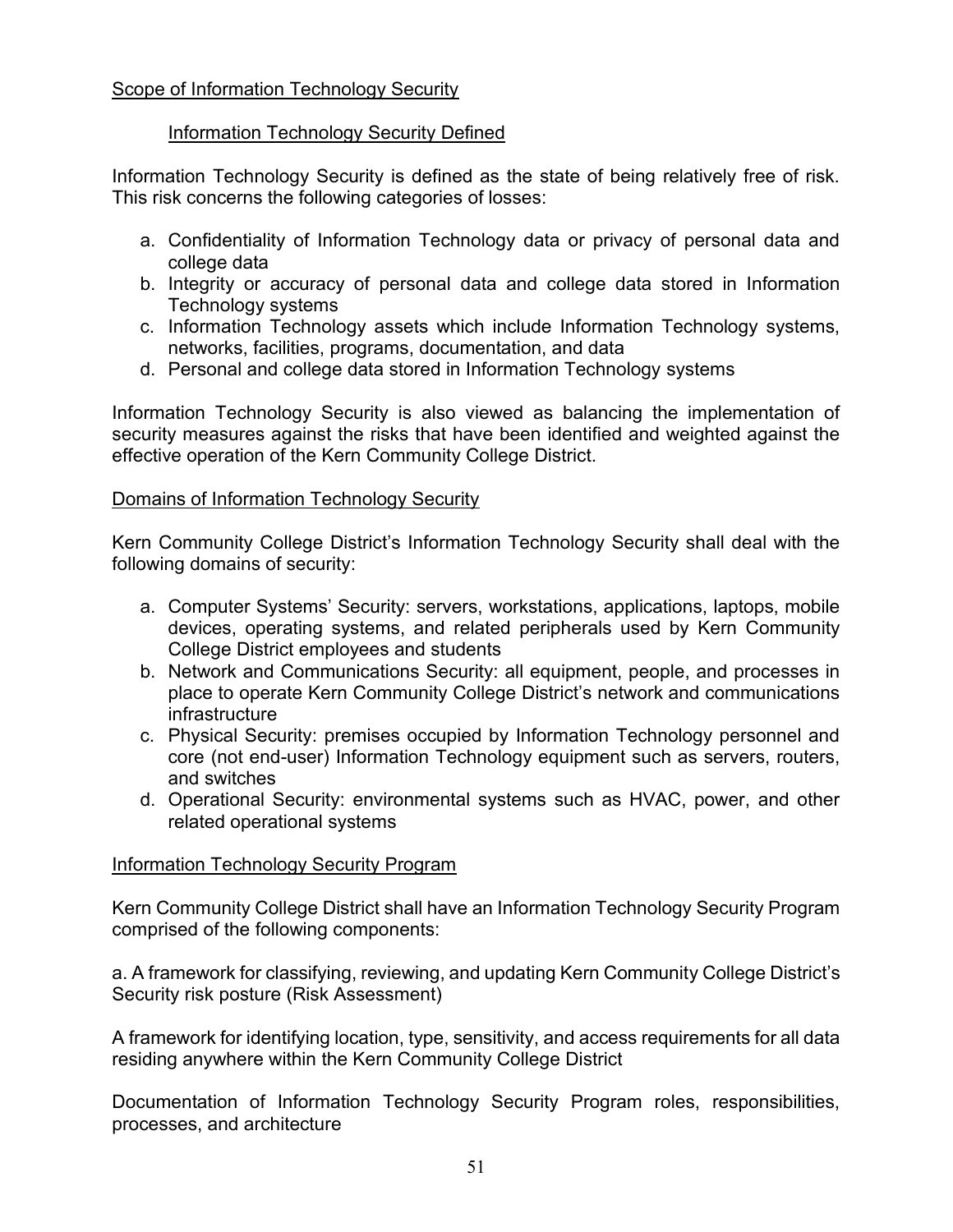A plan for identifying, prioritizing, and addressing applicable Federal, State, and other legal compliance requirements

Appropriate Information Technology Security policies, procedures, and guidelines

An Information Technology Security Awareness and Information Dissemination plan

A plan for identifying, validating, prioritizing, implementing, and auditing Information Technology security technology initiatives needed to effectively secure Kern Community College District's Information Technology operations

### Roles and Responsibilities

Within the context of Information Technology Security, all Kern Community College District employees and students are responsible to some degree for safeguarding the Information Technology resources they use. Equally, all Kern Community College District employees and students are expected to comply with all Kern Community College District Information Technology Security policies and related procedures.

The Information Technology Managers from the three Colleges and the District Office are responsible for Information Technology Security throughout Kern Community College District.

Kern Community College District's Director, Information Technology is responsible for carrying out Kern Community College District's Information Technology Security Program as outlined.

Appropriate College and District-wide committees shall have the opportunity to provide input on the development of Information Technology Security policies and procedures.

### Sanctions

Violations of this policy are subject to the established Kern Community College District disciplinary processes as outlined in Kern Community College District Board Policy and Kern Community College District employee contracts.

Acknowledgements: Kern Community College District acknowledges Murdoch University of Perth, Western Australia (www.murdoch.edu.au), and the University of Minnesota (www.umn.edu) for allowing Kern Community College District to use their Information Technology Security policy material.

### **Management Information System and CCFS 320 Apportionment Data**

District shall provide oversight of data submitted to the California Community Colleges Chancellor's office for the CCFS-320 apportionment process and to the Management Information Systems to ensure data is submitted accurately and in a timely manner.